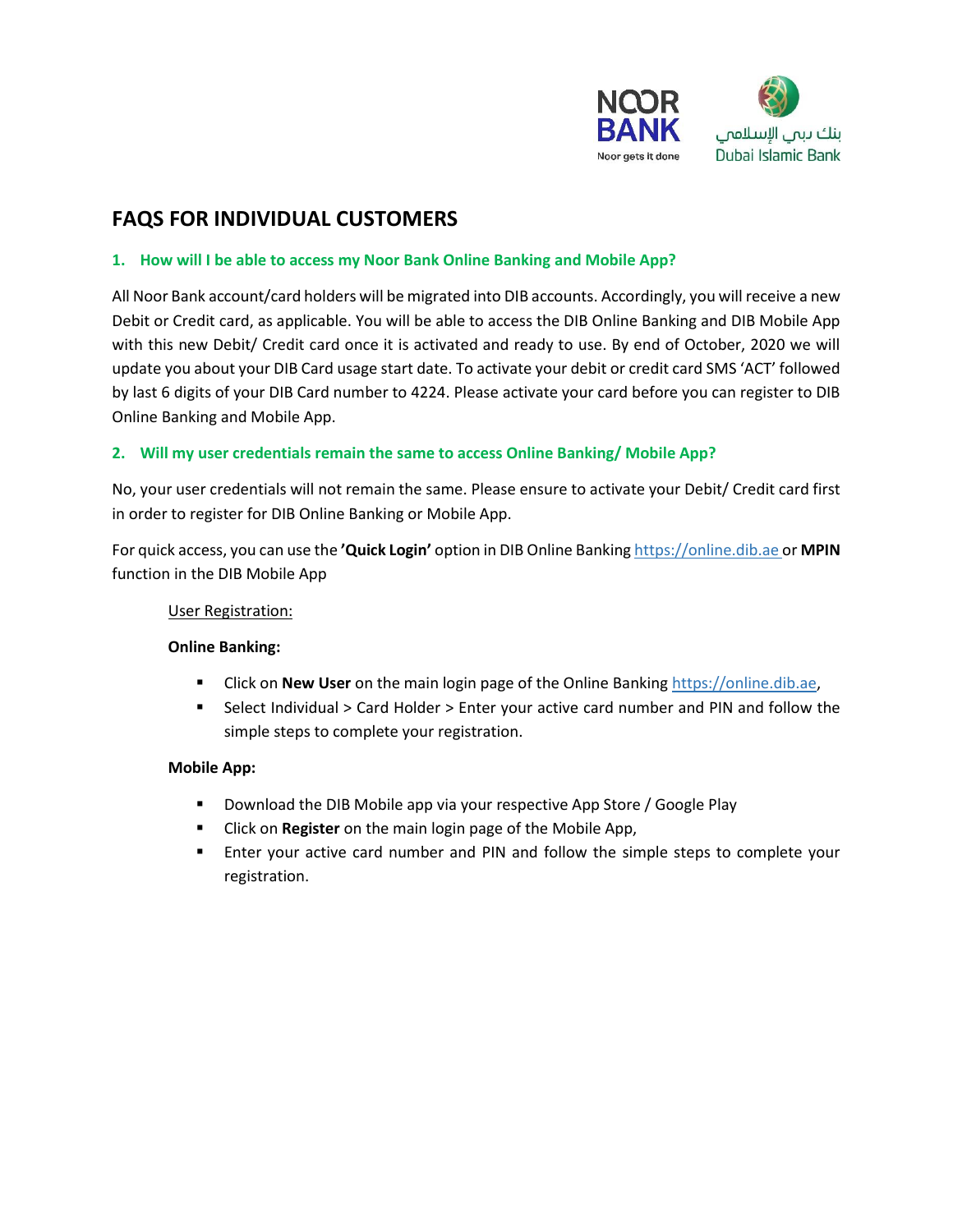

## **3. Can I access Online Banking or the Mobile App if I only have a finance relationship with Noor Bank but no account or credit card?**

If you ONLY have an active Personal Finance or Auto Finance and no account, your access can be created via DIB Online Banking https://online.dib.ae using the **New User** function. You won't be able to register via the Mobile App.

User Registration:

#### **Online Banking:**

- Click on **New User** on the main login page of the Online Banking [https://online.dib.ae ,](ttps://online.dib.ae%20/)
- Select Individual > Non Card Holder > Enter your active Murabaha contract number. Call our call center at 04 609 2222 to receive an OTP and follow the simple steps to complete your registration.
- **4. What will happen to my saved Beneficiaries, saved Billers, scheduled Standing Instructions that were registered with Noor Bank Online Banking or Mobile App?**

Your saved Beneficiaries, saved Billers\* set up through Noor Bank Online Banking and Mobile App will be migrated and available for you within DIB Online Banking/ Mobile App.

Your saved recurring Bill payments and recurring Standing Instructions will be transferred to DIB Online Banking/Mobile App and will be executed as per your set up.

The following will not be migrated and we request you to arrange for alternative payment options to avoid disruption in below scenarios:

- Recurring Bill payments / Standing Instructions that go beyond 5 years.
- Recurring Bill payments / Standing Instructions initiated for Yearly frequency or initiated through Foreign Currency accounts
- One Time scheduled Payments/Transfer requests/ Standing Instructions, that are scheduled for beyond 31st October 2020
- Beneficiaries that you might have set up as Domestic Transfers for "DIB Beneficiaries'' will need to be added again as bank transfer beneficiaries under Other DIB Accounts" category